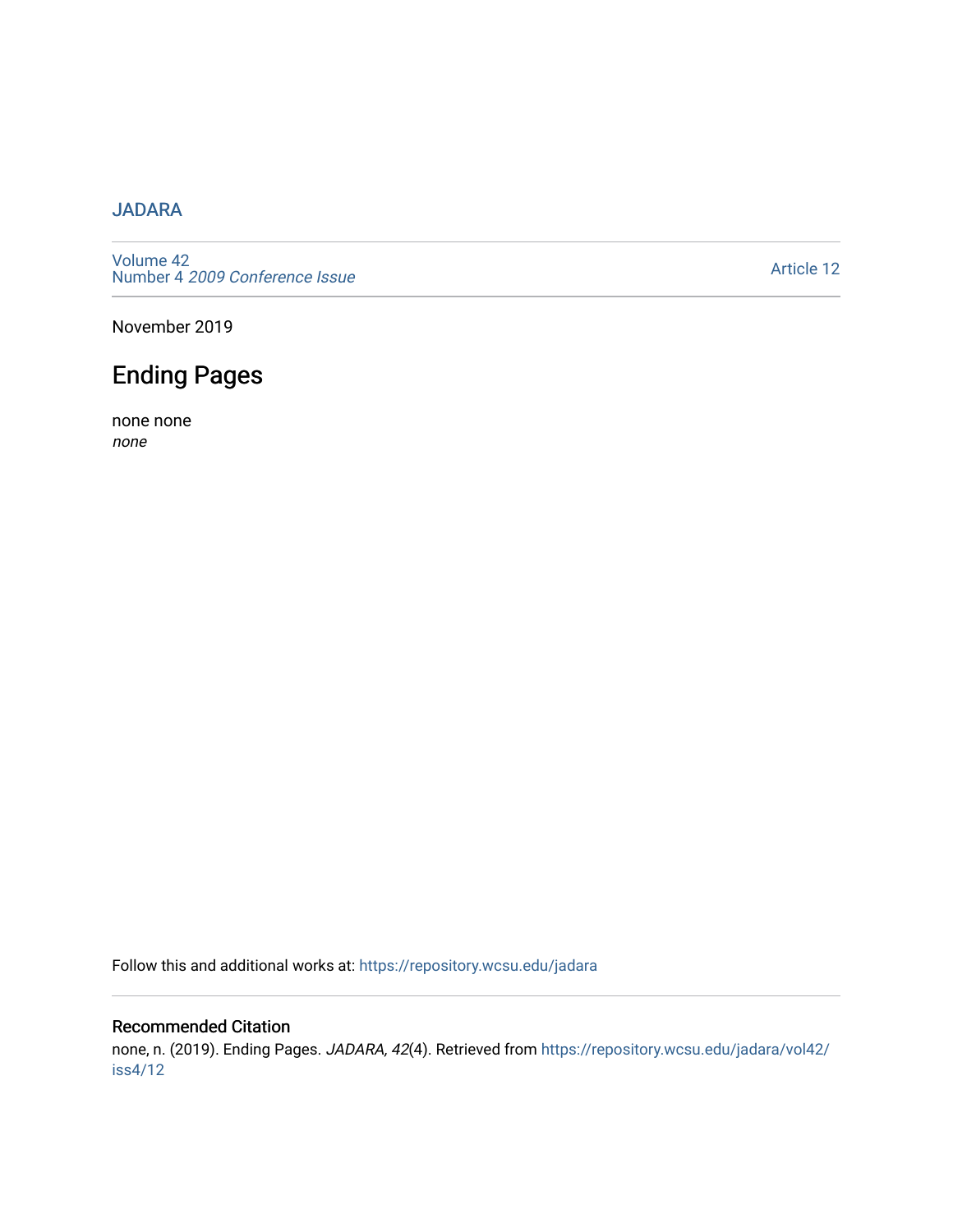1

none: Ending Pages

#### ADARA

Professionals Networking for Excellence in Service Delivery with Individuals who are Deaf or Hard of Hearing P.O. Box 480 • Myersville, MD 21773 301-293-8969 (VHTY) • 301-293-9898 (Fax) www.adara.org

| Name: <b>Name</b>                                                                                                                                                                                                                                                                                                                                                                                        |                                                                                                                                                                                                                                                                                                                              |                                                                                                                                                                                                                                      | Degree/Title:________  |                           |
|----------------------------------------------------------------------------------------------------------------------------------------------------------------------------------------------------------------------------------------------------------------------------------------------------------------------------------------------------------------------------------------------------------|------------------------------------------------------------------------------------------------------------------------------------------------------------------------------------------------------------------------------------------------------------------------------------------------------------------------------|--------------------------------------------------------------------------------------------------------------------------------------------------------------------------------------------------------------------------------------|------------------------|---------------------------|
| <b>Street Address:</b>                                                                                                                                                                                                                                                                                                                                                                                   |                                                                                                                                                                                                                                                                                                                              |                                                                                                                                                                                                                                      |                        |                           |
|                                                                                                                                                                                                                                                                                                                                                                                                          |                                                                                                                                                                                                                                                                                                                              |                                                                                                                                                                                                                                      |                        |                           |
| TTY:                                                                                                                                                                                                                                                                                                                                                                                                     |                                                                                                                                                                                                                                                                                                                              | <u> E-mail: E-mail: E-mail: E-mail: E-mail: E-mail: E-mail: E-mail: E-mail: E-mail: E-mail: E-mail: E-mail: E-mail: E-mail: E-mail: E-mail: E-mail: E-mail: E-mail: E-mail: E-mail: E-mail: E-mail: E-mail: E-mail: E-mail: E-ma</u> |                        |                           |
|                                                                                                                                                                                                                                                                                                                                                                                                          | Employer: ________________________                                                                                                                                                                                                                                                                                           | Department: Department:                                                                                                                                                                                                              |                        |                           |
| Job Title:                                                                                                                                                                                                                                                                                                                                                                                               |                                                                                                                                                                                                                                                                                                                              | Description of Job: 2000                                                                                                                                                                                                             |                        |                           |
| <b>Highest Degree Earned:</b>                                                                                                                                                                                                                                                                                                                                                                            |                                                                                                                                                                                                                                                                                                                              | <b>Ethnicity:</b>                                                                                                                                                                                                                    | Are you:               | Gender:                   |
| <b>Q High School Diploma</b>                                                                                                                                                                                                                                                                                                                                                                             |                                                                                                                                                                                                                                                                                                                              | <b>Q</b> Black                                                                                                                                                                                                                       | $\Box$ Deaf            | $\Box$ Male               |
| $\Box$ A.A.                                                                                                                                                                                                                                                                                                                                                                                              |                                                                                                                                                                                                                                                                                                                              | $\square$ White                                                                                                                                                                                                                      | $\Box$ H.H.            | □ Female                  |
| $Q$ B.A./B.S.                                                                                                                                                                                                                                                                                                                                                                                            |                                                                                                                                                                                                                                                                                                                              | □ Asian                                                                                                                                                                                                                              | <b>Q</b> Hearing       |                           |
| $\square$ M.A./M.S.                                                                                                                                                                                                                                                                                                                                                                                      |                                                                                                                                                                                                                                                                                                                              | <b>Q</b> Hispanic<br>Q Other                                                                                                                                                                                                         | <b>Q Late Deafened</b> |                           |
| $Q$ Ph.D./Ed.D.                                                                                                                                                                                                                                                                                                                                                                                          |                                                                                                                                                                                                                                                                                                                              |                                                                                                                                                                                                                                      | <b>Q</b> DeafBlind     |                           |
| What are your areas of interest? (Rank your top three choices by numbering 1-3)                                                                                                                                                                                                                                                                                                                          |                                                                                                                                                                                                                                                                                                                              |                                                                                                                                                                                                                                      |                        |                           |
| <b>Q Communication Specialist</b> Q Public Policy Q Independent Living Q Social Work                                                                                                                                                                                                                                                                                                                     |                                                                                                                                                                                                                                                                                                                              |                                                                                                                                                                                                                                      |                        |                           |
| <b>Q Elementary/Secondary Ed Q Employment</b>                                                                                                                                                                                                                                                                                                                                                            |                                                                                                                                                                                                                                                                                                                              |                                                                                                                                                                                                                                      |                        | □ Interpreting □ Advocacy |
| <b>Q In-Service Training</b>                                                                                                                                                                                                                                                                                                                                                                             |                                                                                                                                                                                                                                                                                                                              | □ Administration □ Vocational Counseling                                                                                                                                                                                             |                        |                           |
| <b>Q</b> Pre-Service Training                                                                                                                                                                                                                                                                                                                                                                            |                                                                                                                                                                                                                                                                                                                              | <b>QRehabilitation Q Other</b> 2011 2012 2022                                                                                                                                                                                        |                        |                           |
| Special Interest Section (Please check a Section you would like to join)<br>Q Postsecondary Education Q Deaf Blind Q Vocational Placement Q Research<br>□ Mental Health □ Chemical Dependency □ Deaf and Hard of Hearing Professionals<br>Have you been a member of ADARA in the past? If so, what year did you join?<br>If you are a member of a local chapter, please indicate which chapter: ________ |                                                                                                                                                                                                                                                                                                                              |                                                                                                                                                                                                                                      |                        |                           |
| Membership:                                                                                                                                                                                                                                                                                                                                                                                              | □ Regular Two-Year \$125 □ Organizational \$175/year<br>□ Family - 1st \$65/yr, each addt'l \$30/year<br>Regular \$65/year Q Retired \$35/year Q Foreign \$85/year<br>□ Student \$35/year * Students must submit a signed letter from their<br>universities or provide a copy of course program indicating full-time status. |                                                                                                                                                                                                                                      |                        |                           |
| Please list any certifications (e.g., CRCC) or special training:<br>Subscription: (addtl JADARA Journals ONLY) _ USA/Domestic \$60/yr _ Foreign \$70/yr                                                                                                                                                                                                                                                  |                                                                                                                                                                                                                                                                                                                              |                                                                                                                                                                                                                                      |                        |                           |
| Method of payment: Q Check Q Money Order QVisa Q MasterCard                                                                                                                                                                                                                                                                                                                                              |                                                                                                                                                                                                                                                                                                                              |                                                                                                                                                                                                                                      |                        |                           |
|                                                                                                                                                                                                                                                                                                                                                                                                          | <u> 1988 - Jan Bernard Bernard, mensenal ble større og større og som ble større og som ble større og som ble stør</u>                                                                                                                                                                                                        |                                                                                                                                                                                                                                      | Exp. Date              |                           |
| Signature <b>Signature Signature Signature Signature Signature Signature Signature Signature Signature Signature Signature Signature Signature Signature Signature Signature Signature Signatu</b>                                                                                                                                                                                                       |                                                                                                                                                                                                                                                                                                                              |                                                                                                                                                                                                                                      |                        |                           |
| Date                                                                                                                                                                                                                                                                                                                                                                                                     |                                                                                                                                                                                                                                                                                                                              | (Make checks payable to ADARA)                                                                                                                                                                                                       |                        |                           |